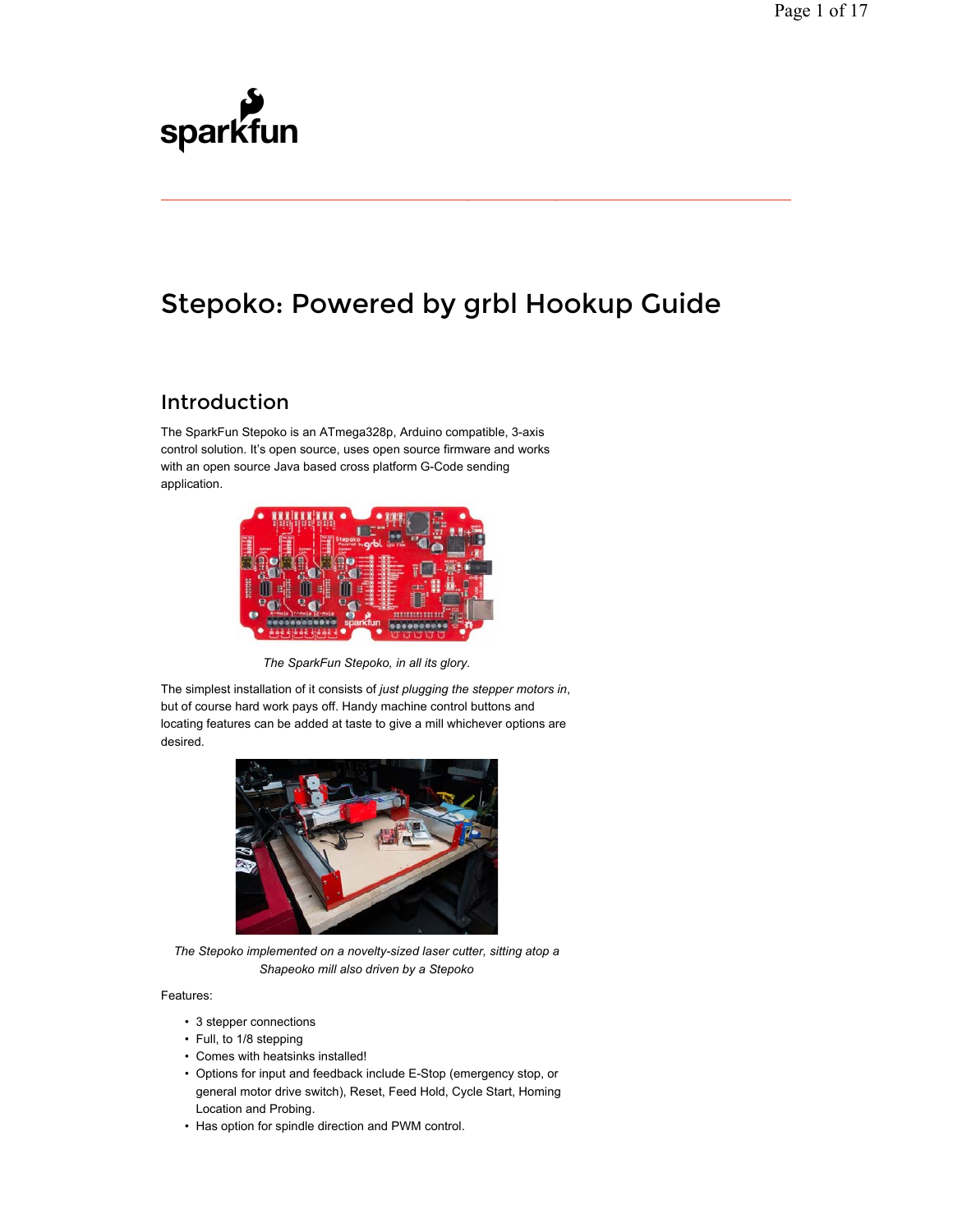- Can be powered from 12-30V.
- Independent axis current limiting adjustments

#### Required Materials

- Flat-head Screwdriver
- Power supply
- Stepper motors
- USB type-B cable
- Software:
	- Univeral Gcode Sender
	- A gcode file Github /Examples folder

## Suggested Reading

If you still need to assemble your Shapeoko Mill, please consult our Shapekoko Assembly Guide.

• Motor tutorial – This tutorial covers all types of motors. If you're unfamiliar with stepper motors and how they work, check it out.

## Hardware: Overview

The Stepoko is a complicated board. First, let's take a look at the whole thing, then the various parts will be broken out by function and discussed.



*The top side.*

Parts of the top side:

- LEDs
	- X, Y, Z Direction Denotes polarity of movement
	- X, Y, Z Step Flashes each time the associated channel steps
	- X, Y, Z Limit Illuminates when a stop switch is **active**
	- E-Stop Illuminates when the stop button is active (shows axis lock has been removed)
	- Probe Illuminates when probe switch is active
	- Step En Illuminates to show the controller is ready to step its axes
	- Power Illuminates when the bulk rail is energized. Shows when back emf is also charging the unpowered rail.
	- TX, RX Shows communication over the USB.
	- Reverse protection Illuminates when power has been connected backwards – Remove power
- Axis connectors
- Switch connectors
- Switch active polarity switch
- Power connectors
- Uno-type 328p
	- Reset switch
	- USB connection
	- Pin Breakout
- Axis drivers DRV8811
	- Step switches
	- Heatsinks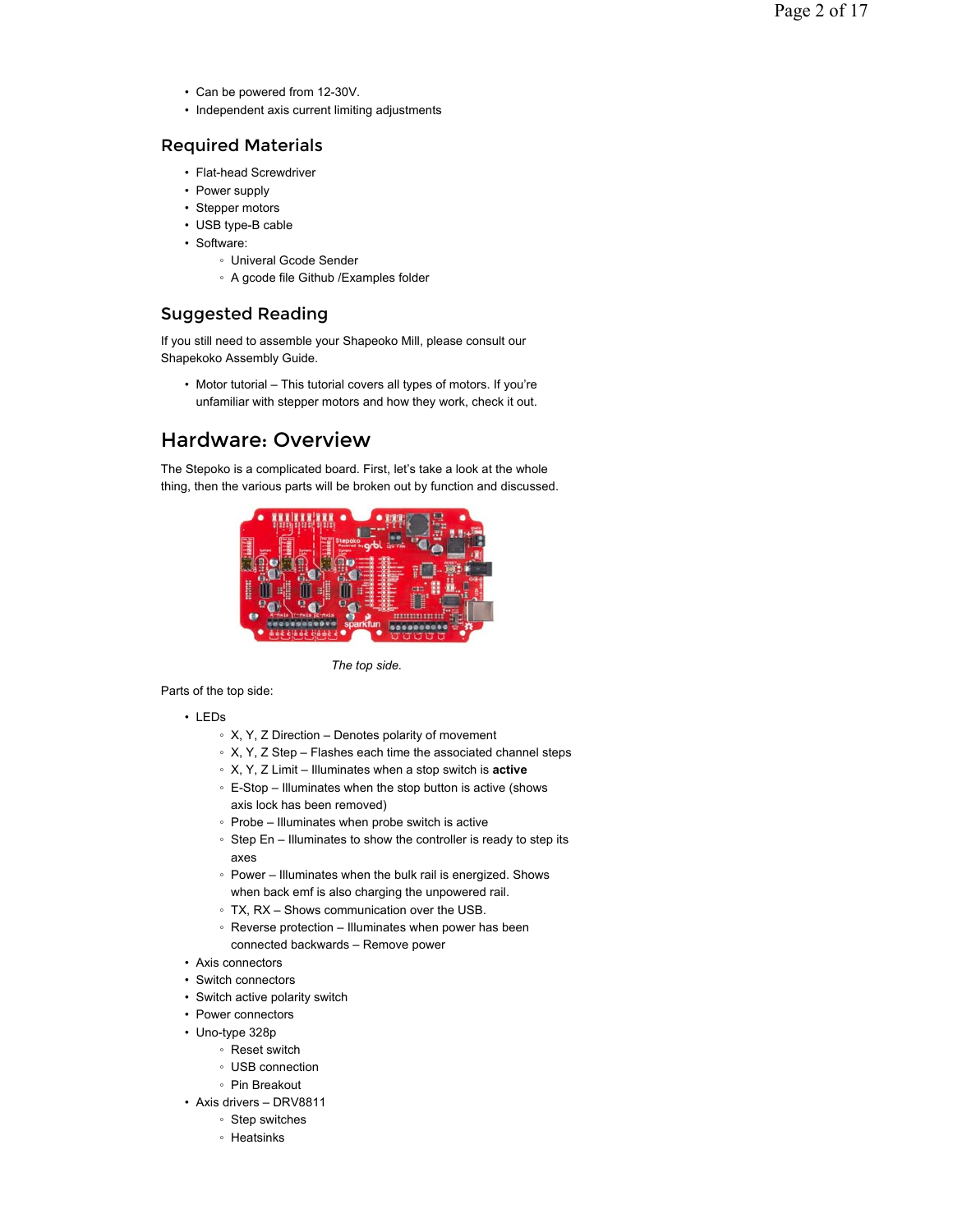- Power regulation
- Fan connection



*The bottom side*

Parts of the bottom side:

- Arduino pin map
- Arduino pin breakout
- Heatsink

## Hardware: The System and Power Supply



*The top side*

#### Powering the Stepoko

Stepper motors take a lot more current than most hobby circuits. The Stepoko can supply up to 2.0A each per coil! To get that kind of power, an ordinary wall adapter won't suffice. Apply 12-30 VDC to either the barrel jack or screw terminals, but not both. Use either a power brick or a Benchtop Supply of some kind. Make sure the supply can generate about 3 times the single-coil current for a 3-axis setup. Because of the switching nature of the stepper motors, the maximum current for a single winding is greater than the total current required to run that motor.

Use the following formula:

 $I_{Supply Capacity} = I_{SingleCoil Peak} * n_{ChannelsU sed}$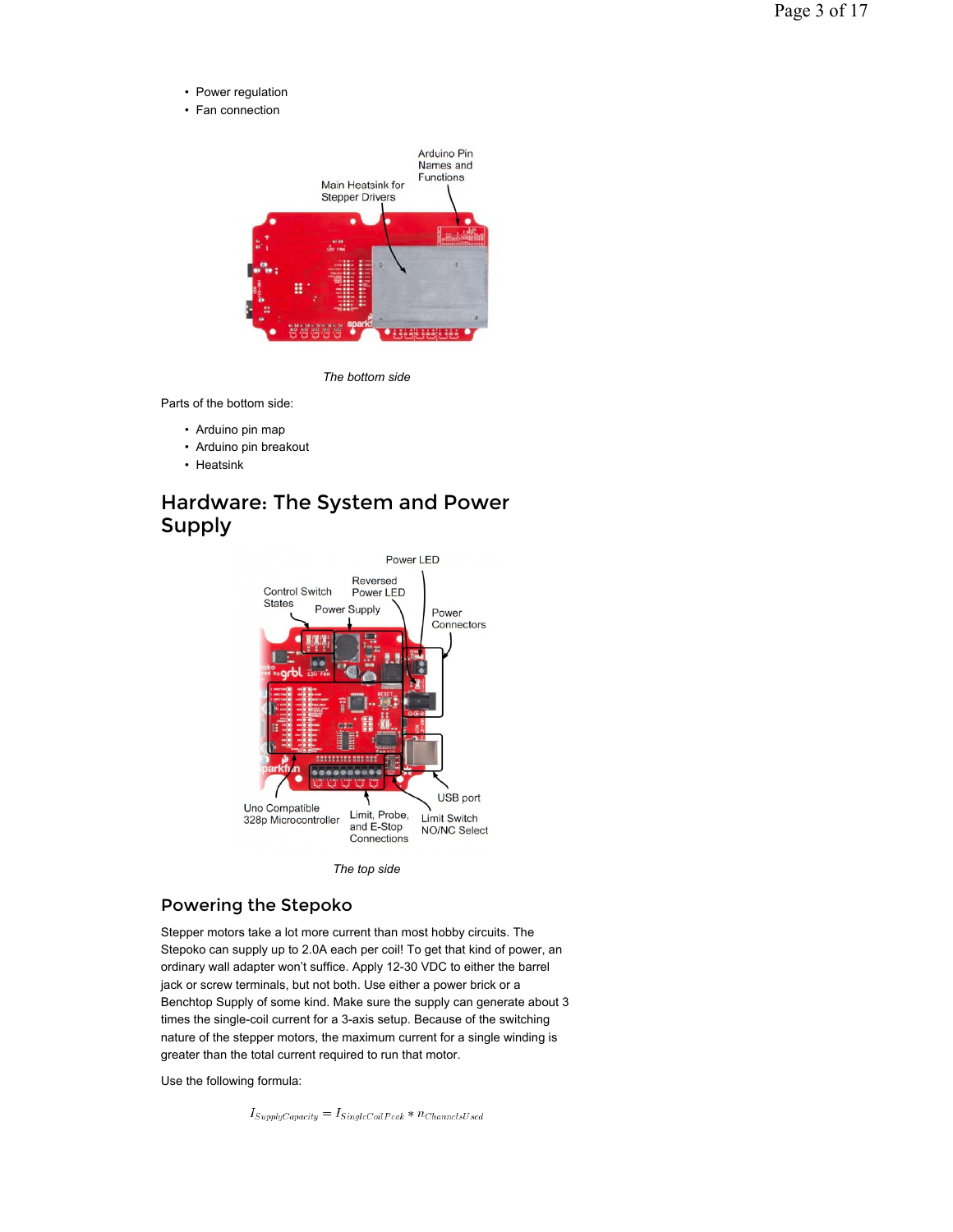For instance, if two channels are used and set to 1A each, a 2A supply is required.

After power is attached, the blue power LED should light illuminate. If it doesn't, or if the reverse protection LED lights up, remove power and check voltage/polarity of the supply.

**Note:** When a USB connection is made, the power LED will light up even though there is not enough current to drive the motors.

#### The Embedded ATmega328p Microcontroller

The Stepoko is actually an Uno compatible ATmega328p! It's just an Arduino with a grbl shield attached. This is evident by looking near the USB port where the familiar FTDI, Atmel IC, reset button, and even the SPI 2x3 header can be found. In this area, we've even broken out all of the pins that are associated with the microcontroller and power supplies. If you peek at the back of the board, there's a chart in silkscreen that matches the grbl pin functions to the Arduino pin naming convention. It's open source! You can do what you want to it.

To use the microcontroller, attach a USB cable and let your computer enumerate the device as it would with an Arduino. After that, you could program it with the Arduino IDE. It comes with grbl 0.9 though, so don't program it unless you absolutely have to. Even if you revert back to grbl, the grbl settings will be lost and you'll have to program them all in again.

## Connecting the control switches

The Stepoko supports

| Pin Name               | <b>Function</b>                 | Location                                   | Wiring                                                                                                                |
|------------------------|---------------------------------|--------------------------------------------|-----------------------------------------------------------------------------------------------------------------------|
| E-Stop                 | Disengages the<br>motor drivers | <b>Breakout pins</b><br>Screw<br>terminals | Closed on 'Run' while<br>connected to<br>terminals.<br>Drive high for 'Stop'<br>on pin headers -<br>remove U6 for use |
| Reset/Abort            |                                 | Breakout pins                              | Internally pulled high.<br>Close to ground for<br>function                                                            |
| Feed Hold              | Pauses the<br>current job       | <b>Breakout pins</b>                       | Internally pulled high.<br>Close to ground for<br>function.                                                           |
| Cycle Start<br>/Resume | Restarts the<br>paused job      | Breakout pins                              | Internally pulled high.<br>Close to ground for<br>function                                                            |
| Probe                  | Detect material                 | Breakout pins<br>Screw<br>terminals        | Normally open,<br>connected to<br>terminals.<br>Drive high for active<br>on pin headers -<br>remove U6 for use        |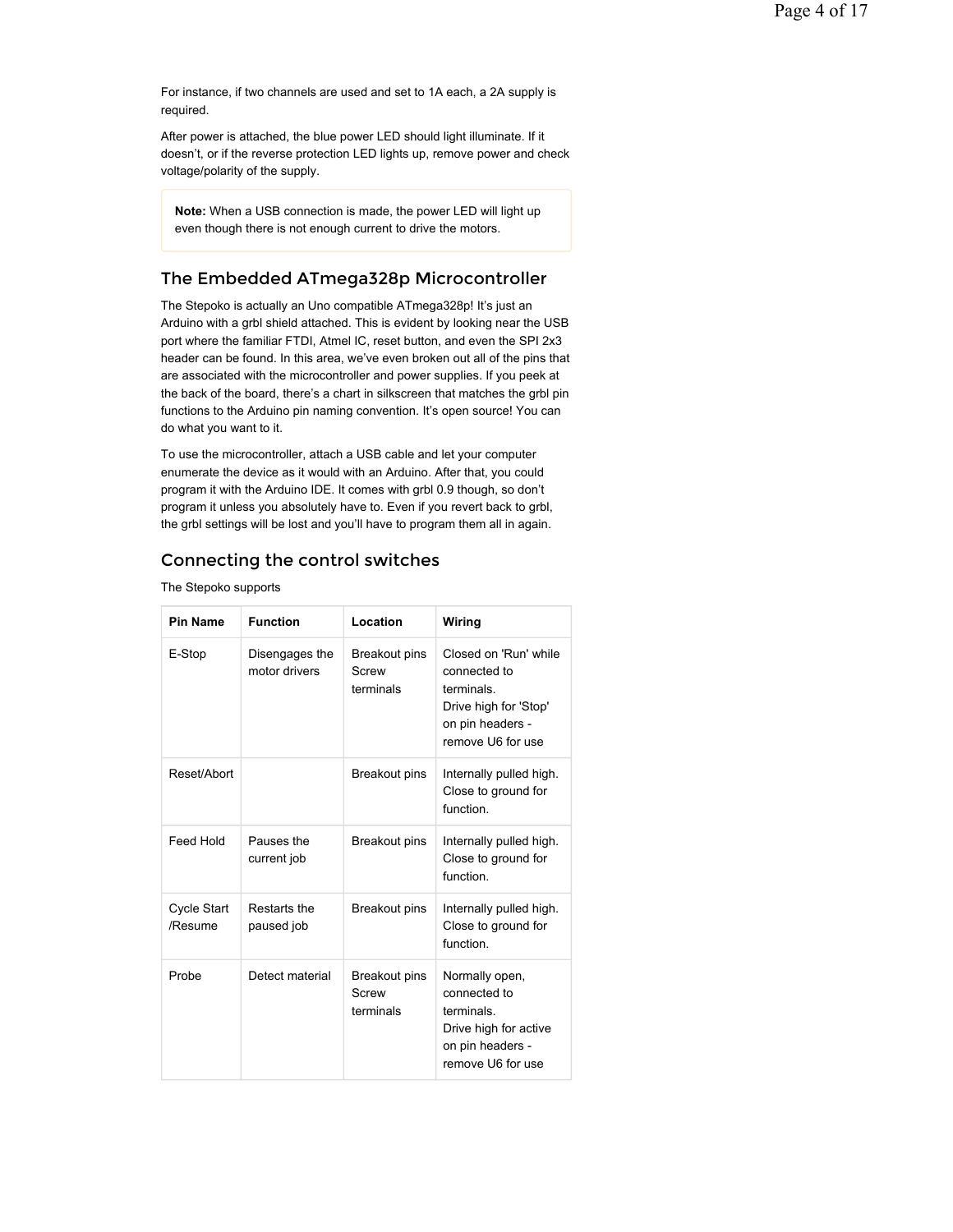| Reset                    | Resets the<br>microcontroller | Breakout pins<br>and $1x2$<br>header by<br>reset switch | Pulled up by design.<br>Close to ground to<br>reset microcontroller.           |
|--------------------------|-------------------------------|---------------------------------------------------------|--------------------------------------------------------------------------------|
| $X, Y,$ and $Z$<br>Limit | Stops all<br>motion           | Screw<br>terminals                                      | Normally open or<br>closed set by switch<br>and wired across<br>terminal pair. |



*On the left, the red light indicates that the E-Stop has been pressed (or the switch terminals are open). In this mode, the steppers are not being driven and can be manually moved. On the right, the green light indicates that E-Stop has been deactivated. Power is enabled to the stepper motors and that their rotors are magnetically locked. In this mode, the system has control of the movement.*

## Hardware: The Stepper Drivers

The stepper drivers consist of three identical circuits, one for each axis. Here, one is shown but the application applies to any of them.



*The top side*

*Parts of a single axis circuitry:*

- State LEDs
	- Direction Denotes polarity of movement
	- Step Flashes each time the associated channel steps
	- Limit Illuminates when a stop switch is **active**
- Stepper Motor Connection
- Axis driver DRV8811
- Microstepping Control Switches
- Heatsinks One each on the driver IC and a collective aluminum slug on the backside
- Current control potentiometer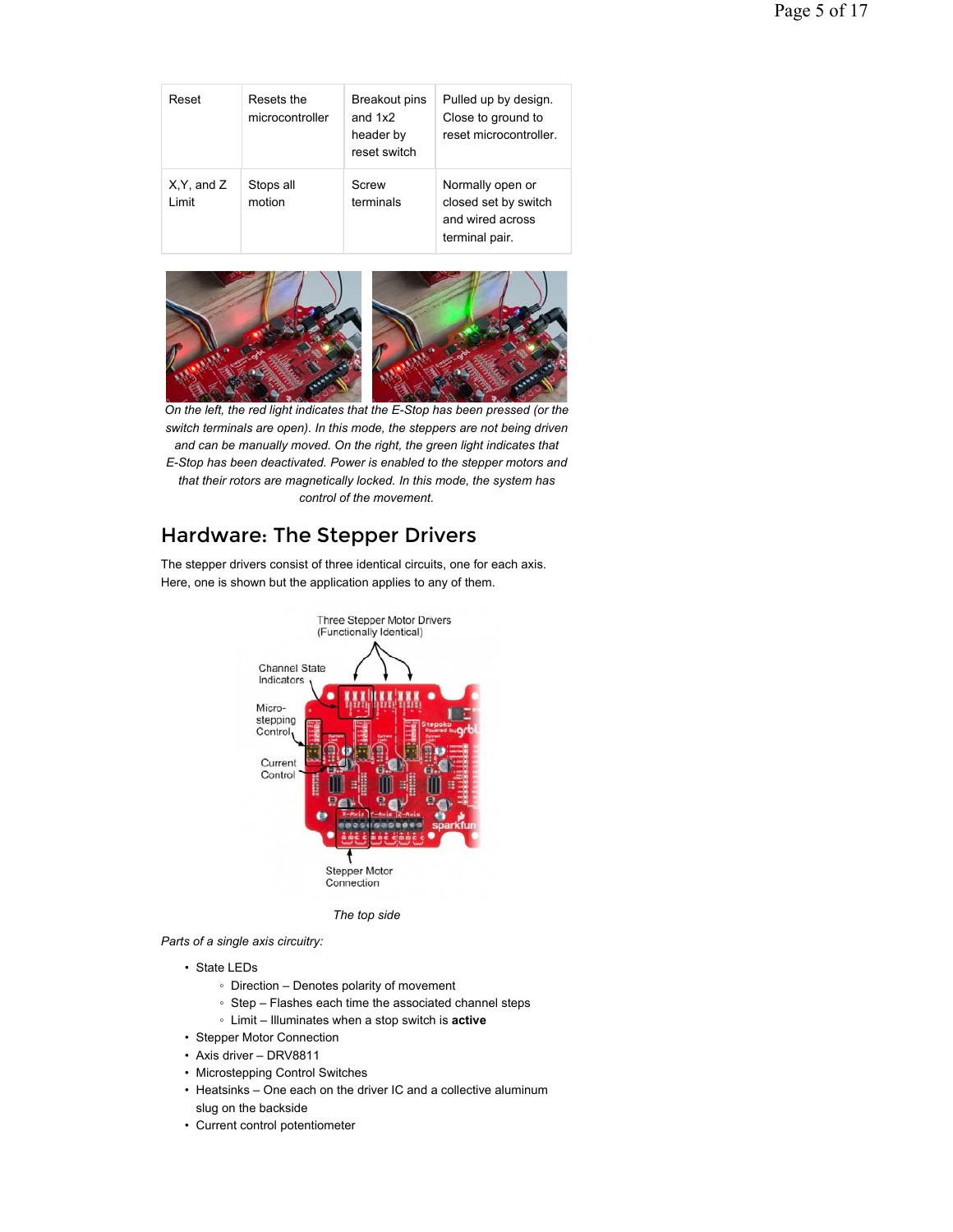## Operation

At the heart of each axis driver is a DRV8811 IC by Texas Instruments. The microcontroller talks to the 8811 by digital control signals (not serial) that: set the direction, enable the motor, and cause a step. Internally, it has a state machine that matches the coil states necessary to get a stepper motor to perform. Modifying the microstepping switches changes that state machine such that the pattern is correct for the microstepping indicated.

The digital portion of the IC operates from 5V by way of the Stepoko's onboard regulator. This is not enough to drive the motors though. The IC has a separate VIN supply that connects directly to the power jack / screw terminals. Whatever the voltage (12V - 30V) supplied, that voltage will be the driving voltage on the motor coils.

All this work is graciously provided by the grbl software that comes preinstalled, so unless you are building new software, how the 8811 works is really not too important. If you *are*, the DRV8811 datasheet explains in great detail.

## Hardware: Connecting the Motors

The Stepoko is designed to be able to control a multitude of 2-phase stepper motors. These all have two sets of coils that are driven in a particular combination in order to make the motor turn in the correct direction. If this is all new to you, read our tutorial on Motors and Selecting the Right One, in particular the section Stepper Motors. This tutorial has some descriptions of motors with three sets of coils rather than two, but the theory is the same.



*The Stepoko can handle a variety of motors by adjusting the current level for the application.*

## Identifying the Coils

A lot of the time steppers come from a 'motor box' on a hobbyist's shelf, and may not have ratings or part numbers. If there are four wires, chances are it's a stepper. The coils need to be identified though, so take out a multimeter and look for continuity between wires. If the motor has four wires, with two pairs that have a similar resistance, you've found the coils!



*Here you can see that the first two random wires measured open, and the second two measured 1.8 ohms. This is a typical large-ish 2 phase stepper.*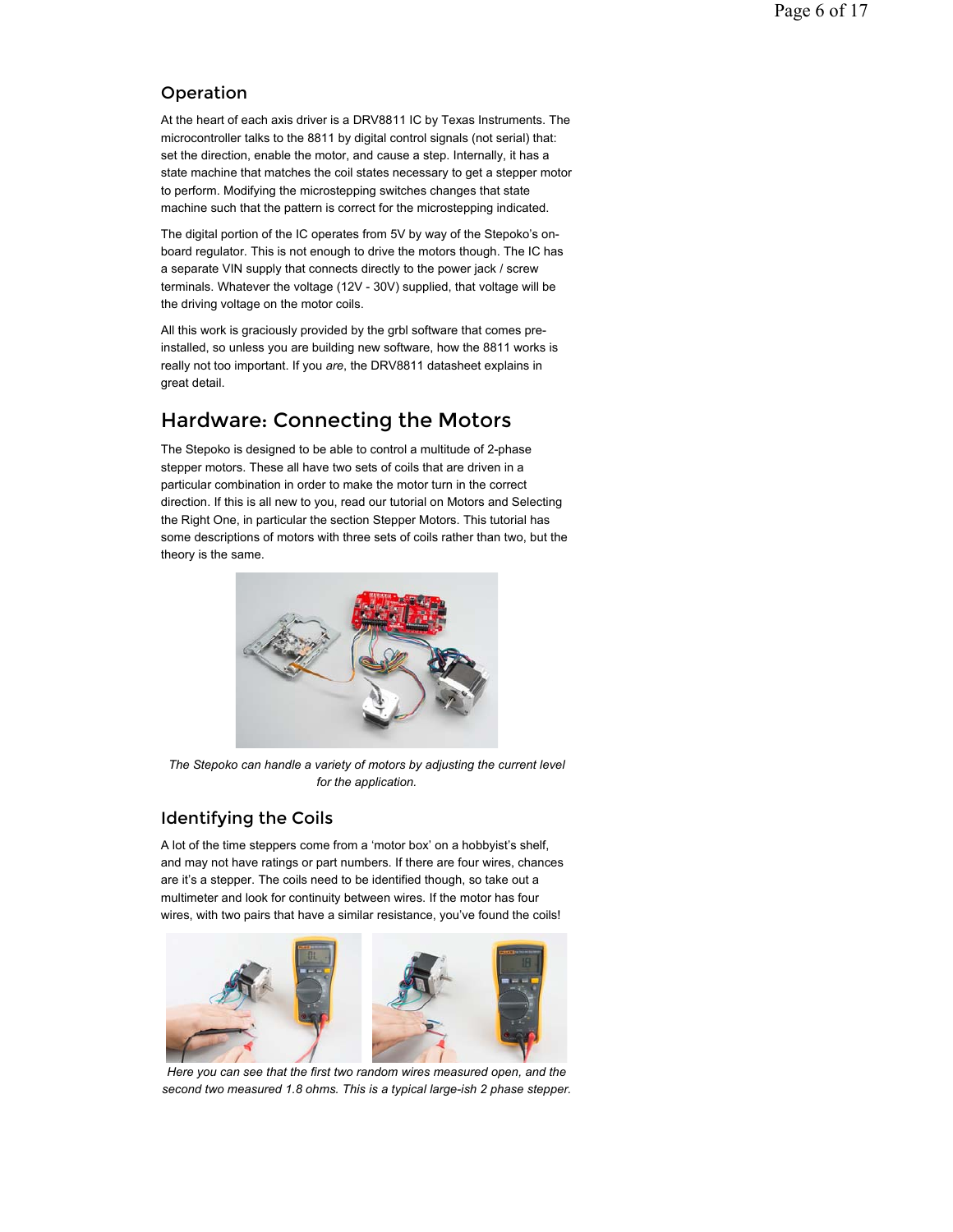Alternately, with the datasheet the wires should be indicated. An example datasheet from our general purpose motor shows a simple wiring diagram with the two coils.

#### Attach the motors

The two coils of the motor correspond with the 'A' and 'B' terminal pairs on the board. Including the fact that you can put the coils in backwards, there are 8 possible ways to connect two coils! But which one goes where? Don't even worry about it. If one is backwards, or if coils 'A' and 'B' are swapped, the motor will just spin in the other direction, which can be set in software.

More worrisome is how to convince the stranded wires get into the terminal blocks and then, stay there after they have been tightened. Tinning the leads can make the whole thing go smoothly.



Left: the wire ends look pretty ratty from the factory. Center: Collect the wire *strands by giving them about 180 degrees of twist along the length of the strip. Right: Tin each lead. Apply excess solder to allow the flux to work, and pull the extra solder off with the iron yielding a solid cylinder of wire.*

Sometimes the terminal springs are tight from the factory. To help ease connection, back out the termina screw until it's flush with the terminal block, gently open the contact, and use a tool to push from the tinned end.



Left: Back the screw out until flush. Center: Gently open the contact plate. *Right: Help put the wire in with a tool that is choked up near the tinned end. You can't push a rope!*

## Hardware: Setting the Current

Before powering up the Stepoko, set the desired current for each attached motor. The current control potentiometer scales the peak drive current from 0 to 2 amperes. There a few methods of setting the current.

#### Set by 'Dead Reckoning'

This is the preferred method.

The trimpot can swing through 200 degrees of motion, and covers a range of 2 amps. Turn the trimpot counter-clockwise gently until it hits the stop, then clockwise a number of degrees for the desired current. The example datasheet from the previous section lists the motor as being 0.33 A capable. Set the knob to 33 degrees from counter-clockwise stop.

Use this formula for other motors:

 $Degree = (I_{RatedCurrent}/I_{MaxRange=2A}) * Degrees_{MaxTravel}$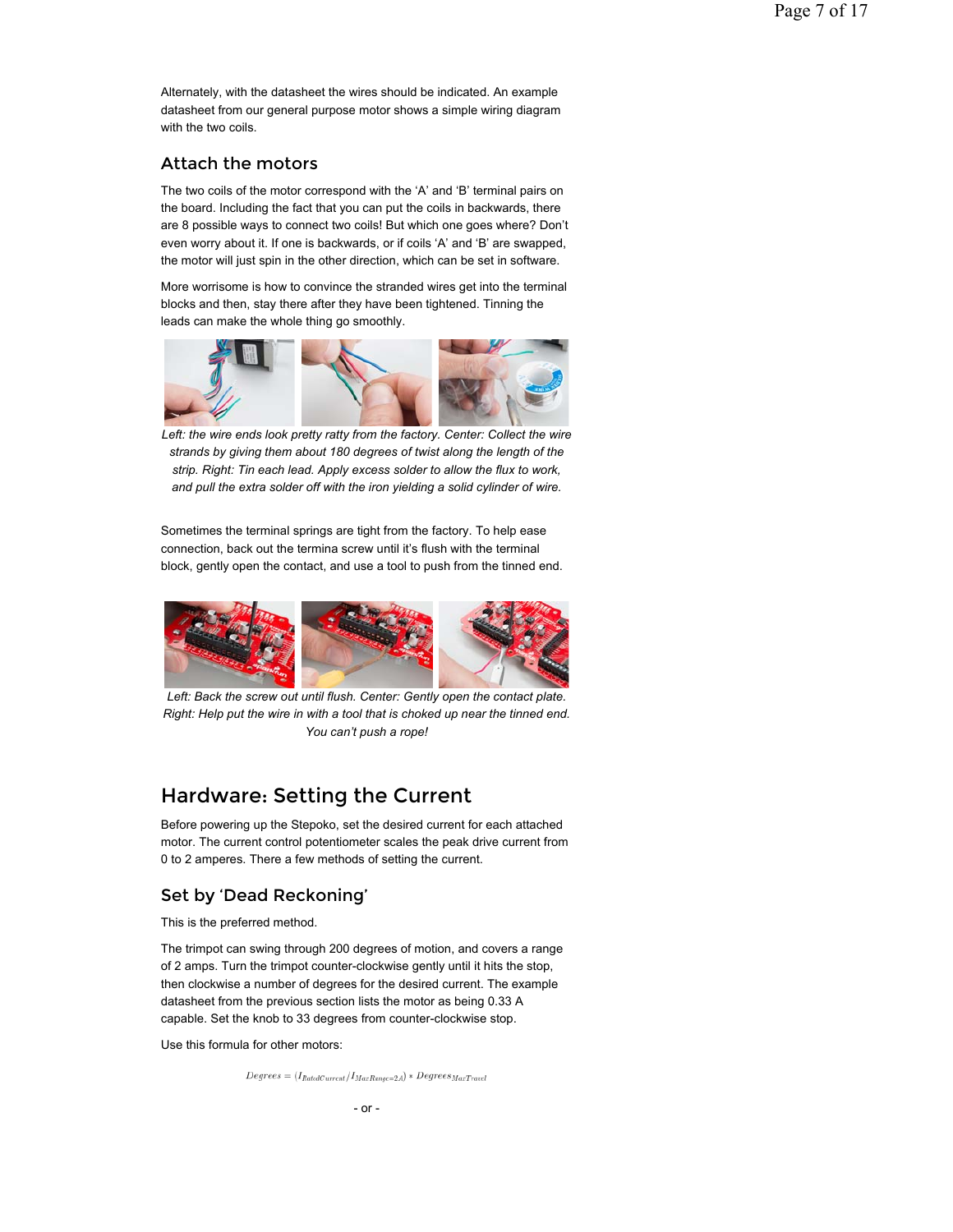$Degrees = (I_{RatedCurrent}/2) * 200$ 

## Set by Test

If you have more experience, you may opt to set the current by feel.

Start by setting all the trimpots to slightly off their counter-clockwise stop. Then, fire up the Universal Gcode Sender software (described later) and connect to the Stepoko. This enables all the motor drivers and will lock their position. Now, attempt to move the motor. If the motor moves easily, carefully turn up the channels and repeat the test until the force required to move the motor (slipping poles) is greater than the expected lateral force exerted by the tool head.

**Caution!** This can result in setting the current higher than the rating on the motor. Even though a motor may be rated at one level, it is absolutely possible to drive it at a higher level. If you need torque, or locking torque, that results in current above the motor's rating, you should be using a bigger motor. The result will be heat so keep checking that the motors are not too hot to touch (without burning yourself). Do this every couple minutes for about a half-hour until you are convinced that the temperature is stable.

#### Set by Current-Shunt Measurement

The most scientific method to know a thing is to measure it. To do that, you'll need a scope and a steady hand.

There are 6 current sense resistors on the Stepoko that can be identified in the schematic, and by finding the larger resistors near the drivers. Each has one end grounded while the other is connected to the active driving circuitry. By adding a probe ground to one end and stabbing the other end, both positive and negative coil current can be measured.



*Here an oscilloscope probe has the grabber and alligator clip removed, and is inserted in a coil that contacts the ground part of the probe while the tip fits down into a pin cup that attaches to either end of the current sense resistor. Sometimes this setup is called a 'Zero Length Probe'.*

The resistor itself is 0.1 ohms in resistance. At the max current setting of 2A, and by following ohm's law, the max voltage read across this resistor is 0.2V, or 200 millivolts. This is quite low. A scope with 8 divisons on the screen has to be set to 50mV per divison so that positive and negative 2A can be read. At this vertical scale, the electromagnetic radiation from the giant current loads of the motor will be picked up by the extra few inches of the probe, which is why a the shortest possible loop of wire at the probe end is desired.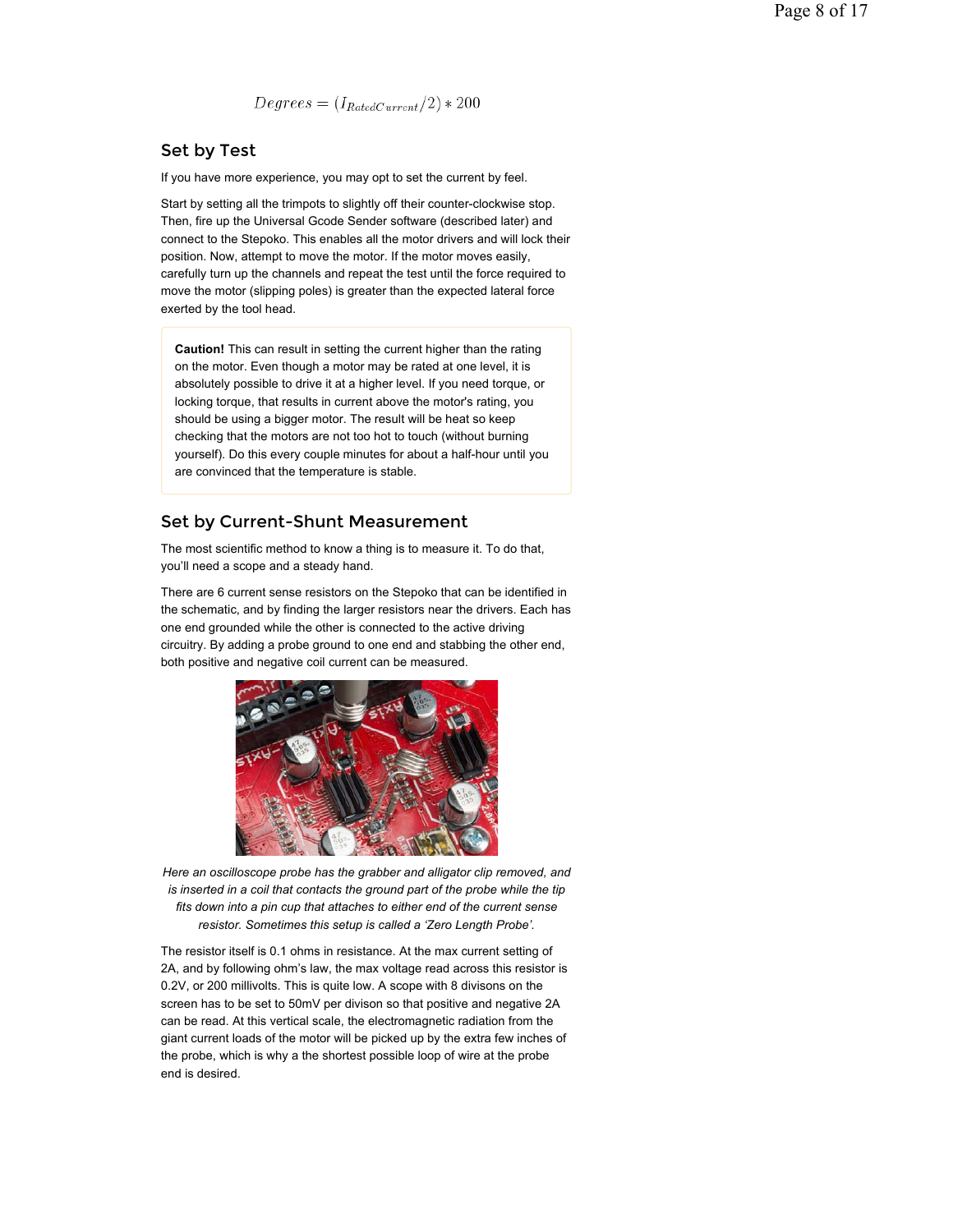

*This plot shows the positive and negative cycles of the motor's coil. Notice that the plateau is at 100mV, or one ampere. The trimpot is centered.*

Adjust the plateau average to the rating of the motor.

## Hardware: Dealing with Heat

To get the heat out of the driver ICs, the Stepoko comes equipped with three heatsinks on the top and a large aluminum mass on the backside. When setting up the Stepoko, be careful to check the temperature often to make sure it is not too hot to touch. Generally speaking, the harder the motors are driven, the more heat will accumulate on the heatsinks.

Here are a few methods of dealing with the heatsinks.

#### Provide air space

For small motors or mills that don't have a large cool mass of metal to wick out the heat, make sure the Stepoko is lofted and that air can passively circulate around the heatsinks.



*On my mini-laser cutter, the heatsink has been kept off the wood base*

#### Attach a path for cooling

The intent of the aluminum slug on the backside is to conduct heat to the mill itself for cooling. The height is perfect to pass through a hole cut in the SparkFun Big Red Box enclosure so that the whole thing can be mounted to a thermally conducive surface.



*The frame of the Shapeoko mill is large enough that the mill can operate with a strong drive for hours before the frame even starts to get warm.*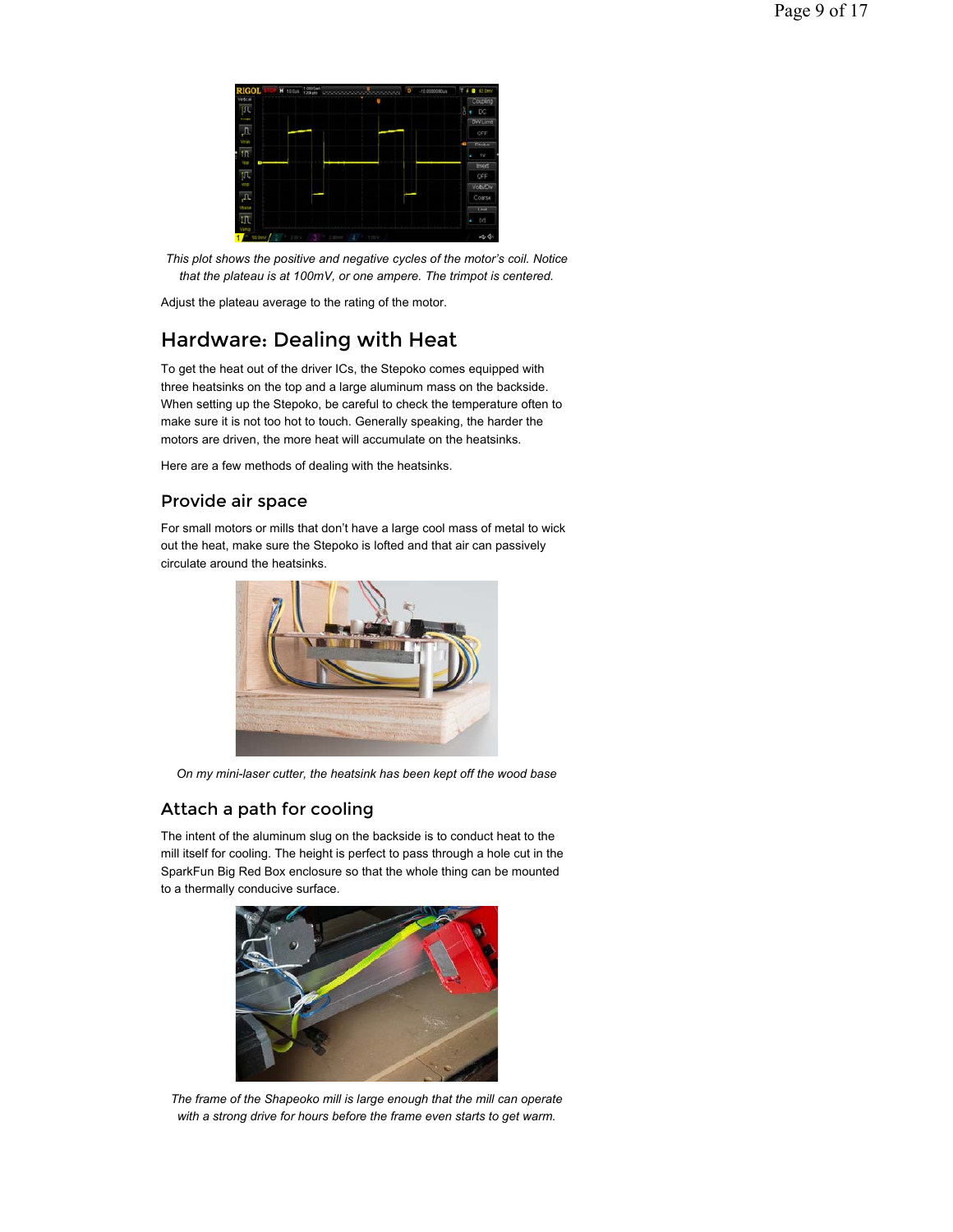## Add a fan

There is a connection on the Stepoko for attaching a single, or multiple 12V fans. This connection is regulated to 12V and unswitched, so fans connected there will run whenever the Stepoko is powered from 12-30V.

## Software and Firmware Overview

Milling is a little more interactive than just sending a job to a printer. After the hours put into modeling, the model files are converted into what's called G-code by CAM software. Then, the G-code is sent to the mill by some machine control software (in our case, universal G-code sender). The mill itself runs firmware which can interpret what the machine control software is saying and in turn, drives the stepper motors to move the mill. Whew.



*This process of walking through various programs is know as a tool chain. This graphic shows each distinct part of the tool chain, though the machine firmware is not usually talked about, and sometimes (in particular for 3D printing) the CAM and gcode sending software are the same.*

The solid modeling, design work, and CAM software are not in the scope of this hookup guide, and from here on it is assumed that you have some gcode from somewhere. Several examples exist in the Stepoko github including a 1x1 inch square, a few 10x10 inch squares, and the SparkFun flame.

## Software: Machine control (Universal G-code Sender)

Once G-Code files have been created, a program is needed to parse them and issue the commands to the Stepoko. A good open source one that works well with the Stepoko (and all grbl hardware) is Universal G-Code Sender.

As of writing this, 1.0.9 is the latest stable build. Most people will want this as a zip archive rather than having the github source. Download it, unzip it into a directory, and run the batch file for windows, or shell script for mac/linux.

Make sure you are connected to the Stepoko. Once the program is loaded, you can set the connection parameters, and click 'Open' to get a connection to the mill. Use **115200 baud** and the port that appears when you attach the Stepoko. If all goes well, the grbl firmware will reply with its version number.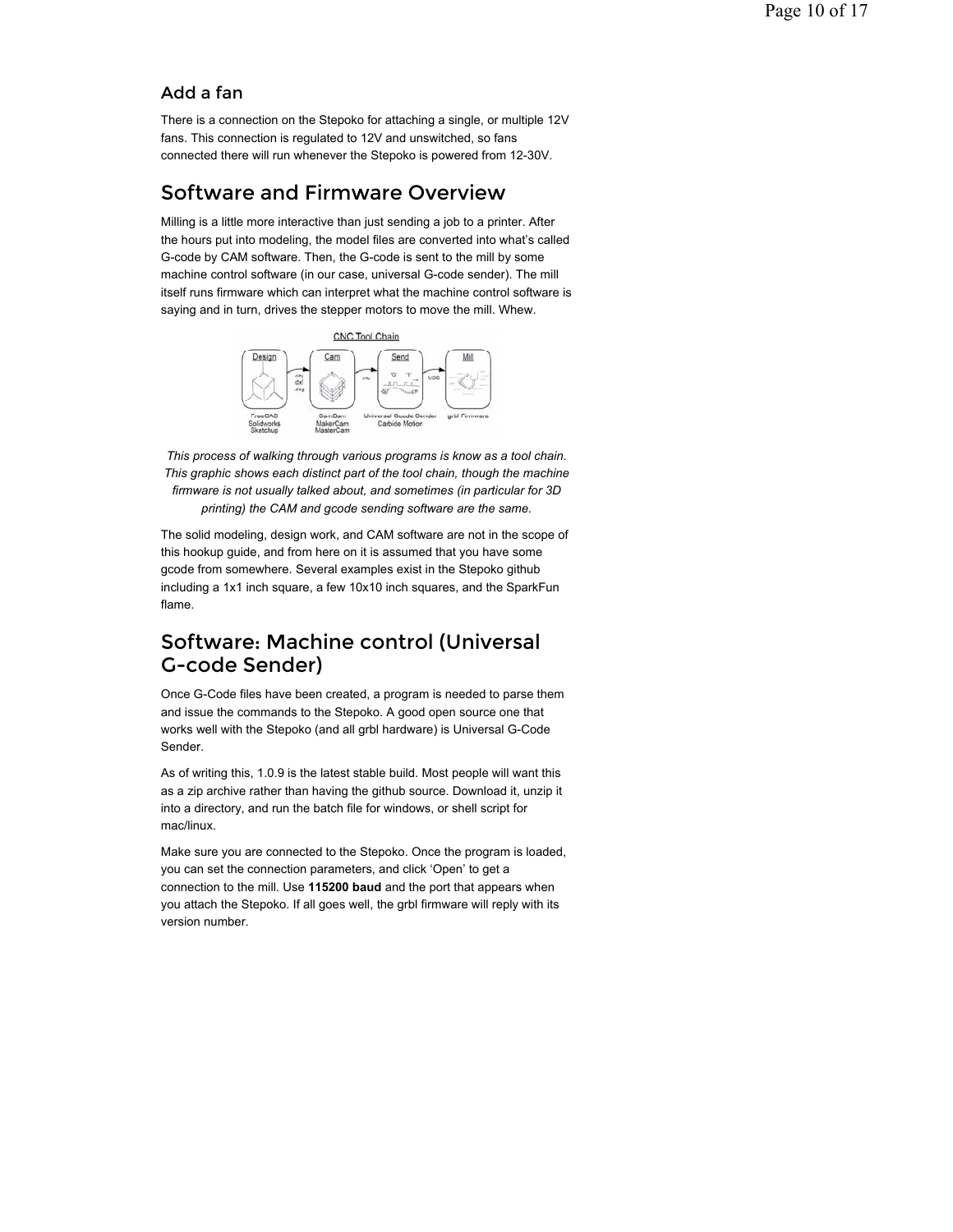| Sebings, Pandard                                                                                                                                                                                    |                                                           |
|-----------------------------------------------------------------------------------------------------------------------------------------------------------------------------------------------------|-----------------------------------------------------------|
| Connection<br>Part COULD<br>Red 11000 - 12 Clean<br>$\bullet$<br>Firmware CRSL<br><b>Machine states</b><br>Active State Scien<br><b>Latest Comment</b><br>Work Position:<br><b>Machina Position</b> | Commands: File Mode   Machine Control   Macros<br>Command |
| $\times$ 0<br>x <sub>0</sub><br>Y.0<br>Y:0<br>20<br>20<br>Console Command Table                                                                                                                     | C Scroll output window   Show verbooe output              |
| ner Cannected to COM43 @ 115200 baud ****<br>Crist D.D. ['S' for help)                                                                                                                              |                                                           |

*This is a view of the gcode sending software, Universal Gcode Sender. The upper most tabs allow you to enter arbitrary gcode, load files, operate the mill in a manual way, and send macro command strings. The lower tabs show terminal output and progression through a gcode file as a table of commands.*

| Setting        | Value          | <b>Description</b>                |
|----------------|----------------|-----------------------------------|
| S <sub>0</sub> | 30             | (step pulse, usec)                |
| \$1            | 255            | (step idle delay, msec)           |
| \$2            | n              | (step port invert mask:00000000)  |
| \$3            | $\overline{2}$ | (dir port invert mask:00000010)   |
| \$4            | $\Omega$       | (step enable invert, bool)        |
| \$5            | $\mathbf{0}$   | (limit pins invert, bool)         |
| S6             | $\mathbf{0}$   | (probe pin invert, bool)          |
| \$10           | $\overline{3}$ | (status report mask:00000011)     |
| \$11           | 0.050          | (iunction deviation, mm)          |
| \$12           | 0.002          | (arc tolerance, mm)               |
| \$13           | $\Omega$       | (report inches, bool)             |
| \$20           | $\Omega$       | (soft limits, bool)               |
| \$21           | Ō              | (hard limits, bool)               |
| \$22           | $\Omega$       | (homing cycle, bool)              |
| \$23           | 1              | (homing dir invert mask:00000001) |
| \$24           | 25,000         | (homing feed, mm/min)             |
| \$25           | 250,000        | (homing seek, mm/min)             |
| \$26           | 100            | (homing debounce, msec)           |
| \$27           | 1.000          | (homing pull-off, mm)             |
| \$100          | 53,000         | (x. step/mm)                      |
| \$101          | 53.000         | (v. step/mm)                      |
| \$102          | 50.000         | (z. step/mm)                      |
| \$110          | 10000 000      | (x max rate, mm/min)              |
| \$111          | 10000 000      | (v max rate, mm/min)              |
| \$112          | 1000.000       | (z max rate, mm/min)              |
| \$120          | 100 000        | (x accel, mm/sec^2)               |
| \$121          | 100 000        | (v accel, mm/sec^2)               |
| \$122          | 100.000        | (z accel, mm/sec^2)               |
| \$130          | 100.000        | (x max travel, mm)                |
| \$131          | 100 000        | (y max travel, mm)                |
| \$132          | 30,000         | (z max travel, mm)                |

*Selecting the menu 'Settings', 'Firmware Settings', then 'GRBL' opens this window. This shows the settings currently saved to the Stepoko and allows modification. Once modified, click 'Save' to put them in the Stepoko's ROM. Common settings are covered in the next page.*

| Sellings, Pandard.                                                                                                                                                    |                                                                                                                         |
|-----------------------------------------------------------------------------------------------------------------------------------------------------------------------|-------------------------------------------------------------------------------------------------------------------------|
| Consection<br>Park (COULD)                                                                                                                                            | Commands File Mode Machine Control Macros<br>Film                                                                       |
| Boot 11000 - (2 Clase)<br>۰<br>Firmware CRSL                                                                                                                          | Cilitatem/Description/Fana2nc<br>$\cup$ Send $\cup$<br>Pause / Canadia<br>Visualize :<br><b>I</b> Bruwse                |
| <b>Machine states</b><br>Arbert State Sche<br><b>Latest Comment</b><br><b>Work Position</b><br><b>Machina Position</b><br>$\times$ 0<br>x <sub>0</sub><br>Y. B<br>Y.0 | Rows in File 0<br>Sam.<br><b>Sant Rowe</b> 0<br>Remaining Rows 0<br>Estimated Time Remaining - --<br>Duration: 00:00:00 |
| 2.0<br>20                                                                                                                                                             | C Scroll autout window   Show verbooe autout                                                                            |
| Console Command Table<br>**** Connected to COM43 @ 115200 baud ****<br>Grtd 0.0 ['S' for field)                                                                       |                                                                                                                         |

*The File Mode tab.*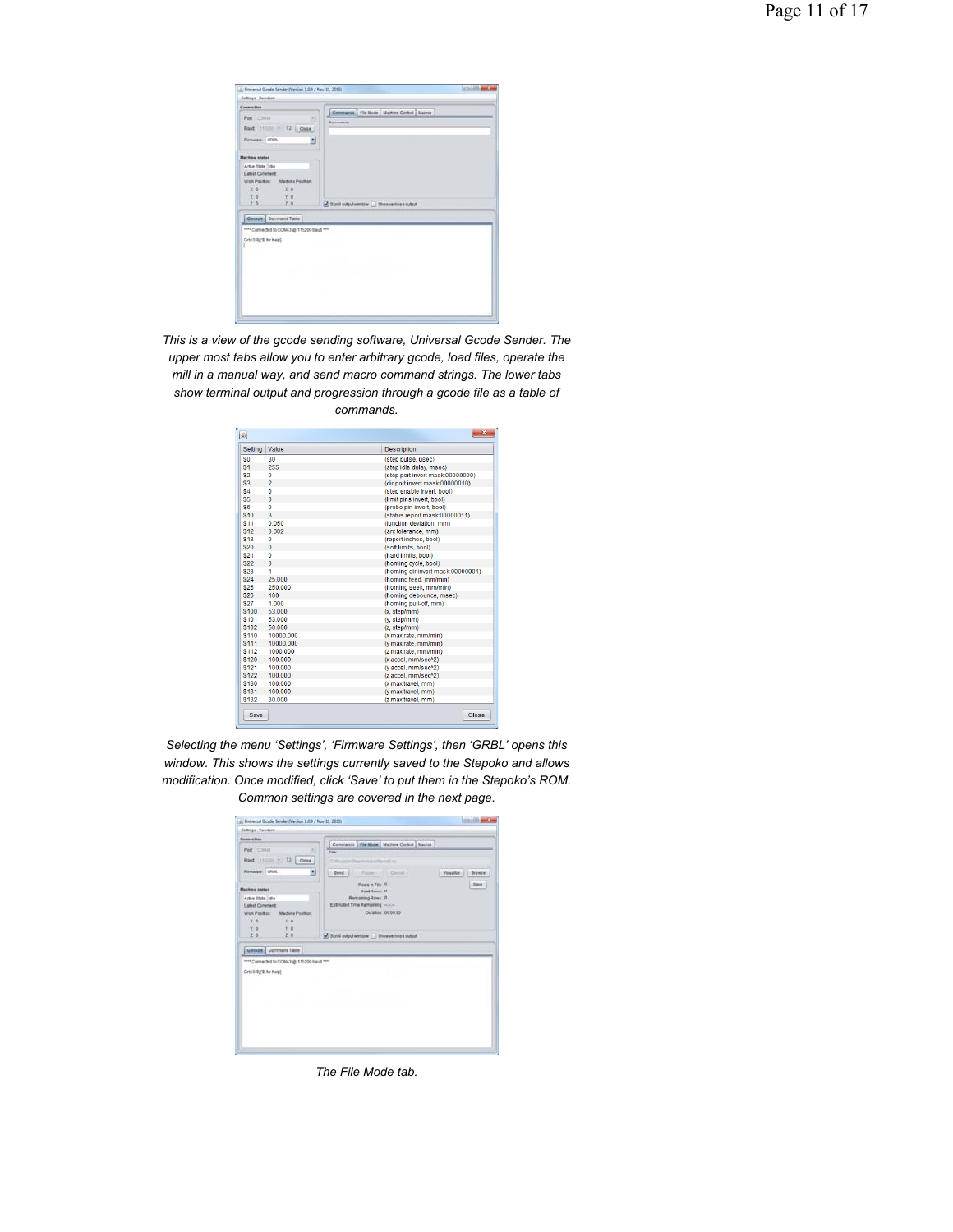

*The Visualizer window.*

## Firmware: grbl for the Stepoko

The Stepoko is shipped with the latest grbl, (v0.9) as of this writing. The grbl project is highly developed and can be found in github, complete with a wiki that describes in detail what the settings do.

Direct links to the project and wiki:

- grbl Github Repository Github Project
- grbl github's wiki Project wiki

*From the grbl github repository:*

| List of Supported G-Codes in Grbl v0.9 Master:<br>- Non-Modal Commands: G4, G10L2, G10L20, G28, G30, G28.1,<br>G30.1, G53, G92, G92.1<br>- Motion Modes: G0, G1, G2, G3, G38.2, G38.3, G38.4, G38.5, G80<br>- Feed Rate Modes: G93, G94<br>- Unit Modes: G20, G21<br>- Distance Modes: G90, G91<br>- Arc IJK Distance Modes: G91.1<br>- Plane Select Modes: G17, G18, G19<br>- Tool Length Offset Modes: G43.1, G49<br>- Cutter Compensation Modes: G40<br>- Coordinate System Modes: G54, G55, G56, G57, G58, G59<br>- Control Modes: G61<br>- Program Flow: M0, M1, M2, M30*<br>- Coolant Control: M7*, M8, M9<br>- Spindle Control: M3, M4, M5 |
|---------------------------------------------------------------------------------------------------------------------------------------------------------------------------------------------------------------------------------------------------------------------------------------------------------------------------------------------------------------------------------------------------------------------------------------------------------------------------------------------------------------------------------------------------------------------------------------------------------------------------------------------------|
| - Valid Non-Command Words: F, I, J, K, L, N, P, R, S, T, X, Y, Z                                                                                                                                                                                                                                                                                                                                                                                                                                                                                                                                                                                  |
|                                                                                                                                                                                                                                                                                                                                                                                                                                                                                                                                                                                                                                                   |

In our factory, after programming the firmware onto the Stepoko, we put the following settings directly into the ROM of the ATmega328p. These are held even when power is removed, or until they are changed by the user through the serial (or Universal Gcode Sender) interface.

These default settings are appropriate for the Shapoko 3 mill.

\$0=30 (step pulse, usec) \$1=255 (step idle delay, msec) \$2=0 (step port invert mask:00000000) \$3=0 (dir port invert mask:00000000) \$4=0 (step enable invert, bool) \$5=0 (limit pins invert, bool)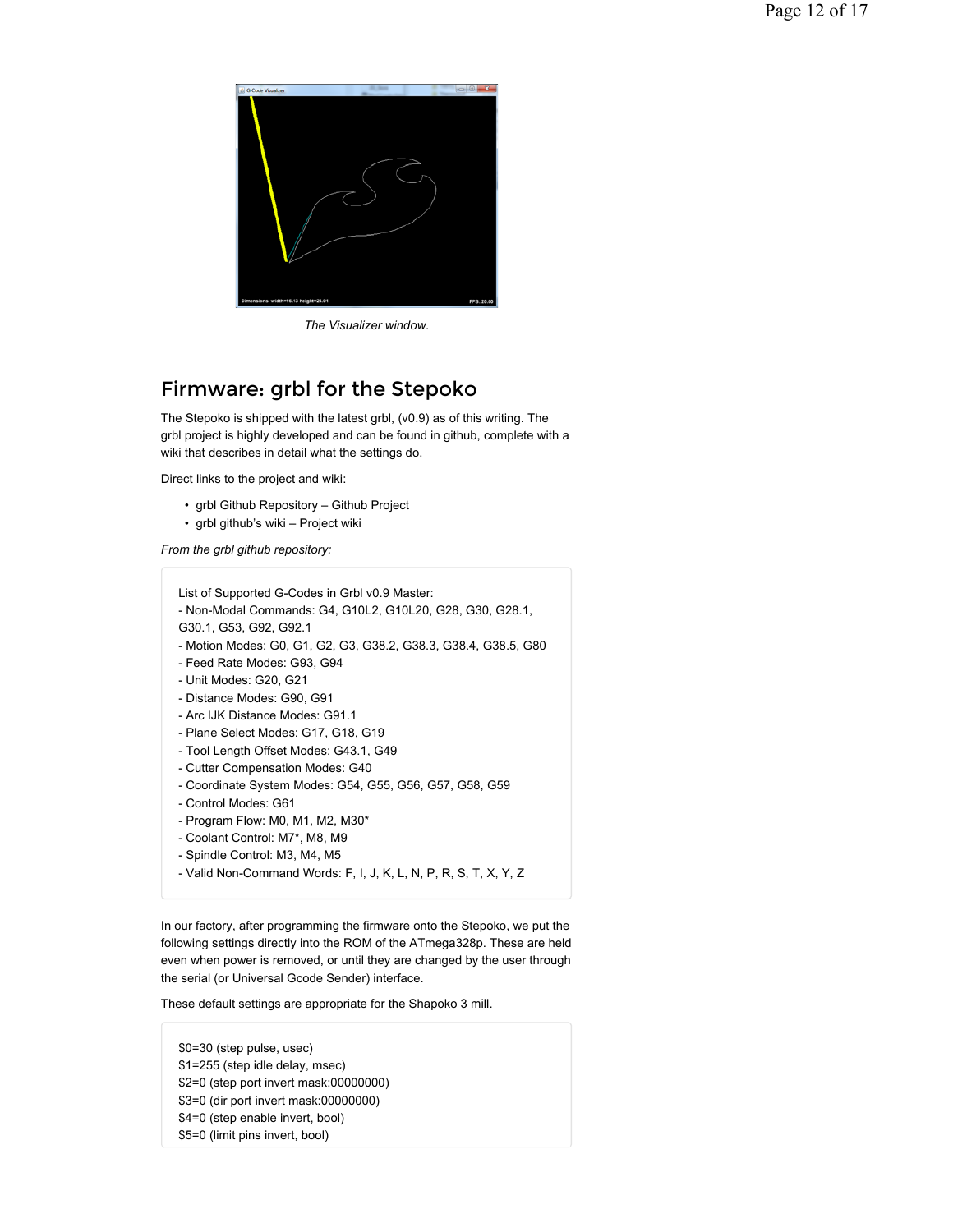\$6=0 (probe pin invert, bool) \$10=3 (status report mask:00000011) \$11=0.050 (junction deviation, mm) \$12=0.002 (arc tolerance, mm - NEW SETTING) \$13=0 (report inches, bool) \$20=0 (soft limits, bool) \$21=0 (hard limits, bool) \$22=0 (homing cycle, bool) \$23=1 (homing dir invert mask:00000001) \$24=25.000 (homing feed, mm/min) \$25=250.000 (homing seek, mm/min) \$26=100 (homing debounce, msec) \$27=1.000 (homing pull-off, mm) \$100=40 (x, step/mm) \$101=40 (y, step/mm) \$102=40 (z, step/mm) \$110=500.000 (x max rate, mm/min) \$111=500.000 (y max rate, mm/min) \$112=500.000 (z max rate, mm/min) \$120=25.000 (x accel, mm/sec^2) \$121=25.000 (y accel, mm/sec^2) \$122=25.000 (z accel, mm/sec^2) \$130=225.000 (x max travel, mm - NEW SETTING) \$131=125.000 (y max travel, mm - NEW SETTING) \$132=170.000 (z max travel, mm - NEW SETTING)

## Firmware: Configuring grbl and Calibrating

This section covers calibration of the axes. The settings take a parameter of steps required for each millimeter of motion, but factors such as microstepping and mill geometry come into play.

## Calibrating

When working with a new motor, a few steps need to be taken to get it moving correctly

- Get the number of steps per revolution
- Decide on microstepping value
- Determine ratio of motor revolutions to carriage motion
- Calculate steps per mm
- Drive the carriage a known distance
- Measure error and apply to settings

#### The Initial steps/mm Setting

If using a mill with known geometries, you're in luck! Punch in the steps/mm as given.

If using recycled parts or variable materials (like belts), do some basic math to get an approximate first-setting.

#### Do This for Each Axis:

While turning the motor, measure the distance traveled in mm. Then, calculate steps per mm based on

> $\label{eq:stepsPerRotation} Step sPerRotation$  $stepsPerMillimeter = \frac{\frac{StepsPerRotation}{mmPerRotation}}{MicrosteppingFraction}$

For example, with a 200 steps/rev motor that travels 42mm per revolution and ½ microstepping,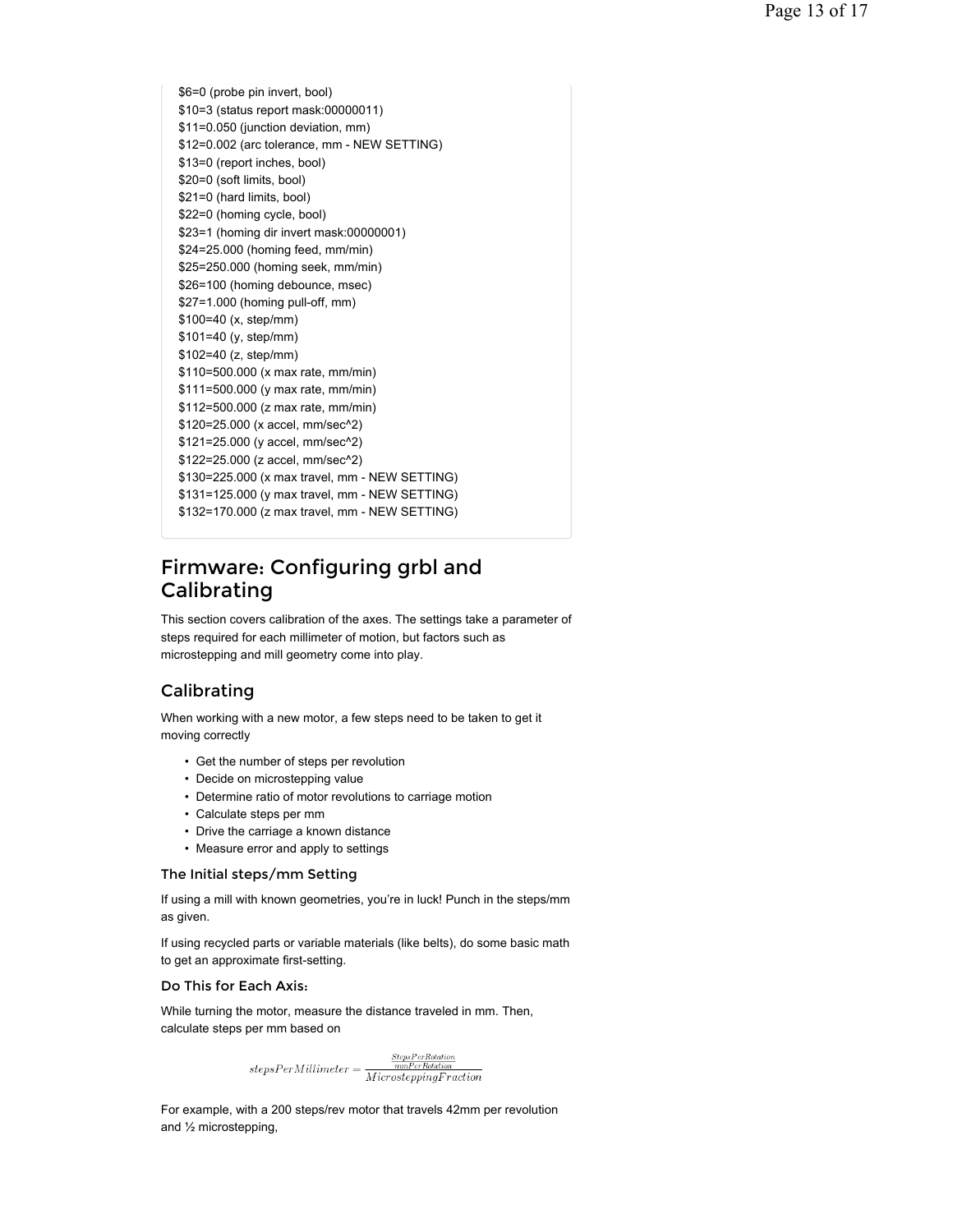$$
stepsPerMillimeter = \frac{\frac{200}{42}}{1/2} = 9.52 \frac{steps}{mm}
$$

Now, using the 'machine control' tab in Universal Gcode Sender, instruct the mill to move 1 inch (or some number of millimeters). Is it close? Reset the mill, mark the location and repeat. Make a measurement of the true movement.



Now, modify the original setting by a ratio of the expected and measured movement. Another way to think of it is, what's the percent error?

 $Setting_{new} = Setting_{initial} * \frac{distance_{traveled}}{distance_{measured}}$ 

For my example, I intended to drive 1 inch but actually drove 1.3 inches. I take the original setting of 9.52, multiply by 1/1.3 to get 7.32. After programming the new setting, the movement is dead-on (or bang-on if using mm).

## Cutting a Square

If you've never used a mill before, start by cutting out a simple shape. For this, the design step will be skipped. We'll go directly to CAM and use it to put in a basic shape.

The first step is to open MakerCam in a new window. If you have ad blocking software enabled, you may have to disable it.



*Makercam first view. I've scrolled around until I was able to locate the origin.*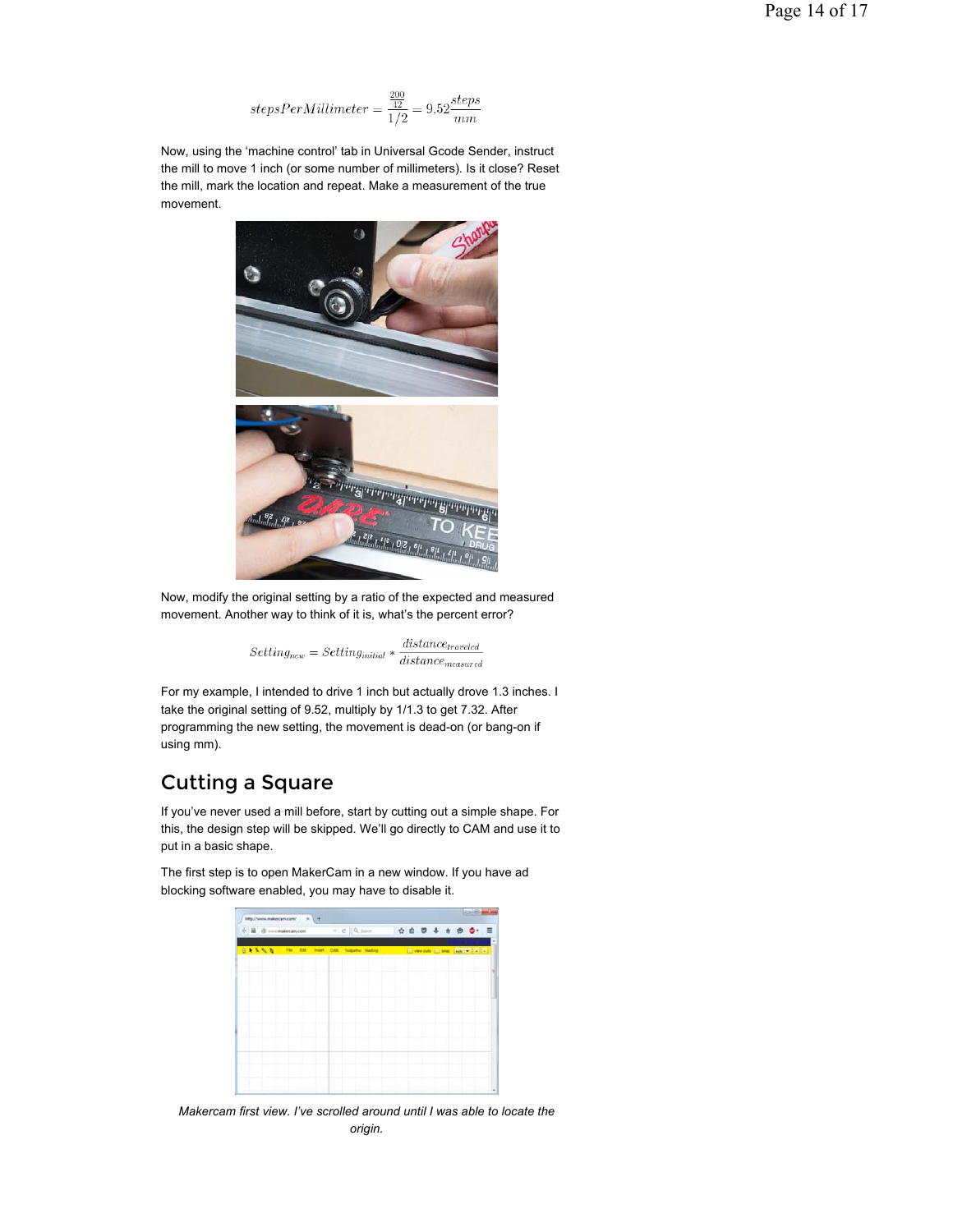

Next, use the menu to add a square (or any shape). A window will open that lets you specify some of the parameters.

*Enter the desired parameters*

The real purpose of the cam software is to determine how to make a real machine do some movement that yields the desired shape remaining at the end of the whole thing. To do this, drop down the CAM menu and select profile. This means the tool will move around the outside of whatever the shape is that's selected. Other options are engrave, to follow the line exactly, and pocket, which removes all the material inside the shape.

| 6181 @ minimiercam.com            | $v \mid C$ Q Second      |                          |  |  | ☆ 8 U & A B G · 三                   |  |
|-----------------------------------|--------------------------|--------------------------|--|--|-------------------------------------|--|
|                                   |                          |                          |  |  | <b>Base</b>                         |  |
| EXAMPLE THE REPORT CAN THERE WERE |                          |                          |  |  | EL VIN DIN 117 MAR   MARCHI   117 M |  |
|                                   |                          |                          |  |  |                                     |  |
|                                   |                          | profile 1                |  |  |                                     |  |
|                                   | <b>Barratar (in)</b>     | 0.26                     |  |  |                                     |  |
|                                   | <b>herpot depth (in)</b> | 428                      |  |  |                                     |  |
|                                   | insidefactable           | <b>Circums</b>           |  |  |                                     |  |
|                                   | safety height (m)        | 125                      |  |  |                                     |  |
|                                   | stock auctions (m)       | $\overline{\phantom{0}}$ |  |  |                                     |  |
|                                   | step down (\$4)          | 1.125                    |  |  |                                     |  |
|                                   | feed rate (inmedia)      | 44.5                     |  |  |                                     |  |
|                                   | plunge rate (infrancia)  | 30.                      |  |  |                                     |  |
|                                   | distribut                | Course Clock of Links    |  |  |                                     |  |

*The profile options window*

From this window, the cam software takes into account the geometries of the actual mill. Set the tool diameter, safety height (how far above the surface to go before X-Y movement), and step increment. Stock surface is important too, but for now leave it a 0. It can be used for multiple path jobs where one path takes the stock surface down, and the next cuts from that level.

I've selected quarter inch depth with eighth inch depth per cut. Hit 'OK'

Now we need to calculate a path based on the parameters. From the CAM menu, select 'calculate all'

| <b>B</b> B commission.com | $v$ $\in$ $Q$ . Seems        |  |  |  | ☆ ☆ ♡ ↓ ☆ ☆ ◎ · 三                 |  |
|---------------------------|------------------------------|--|--|--|-----------------------------------|--|
|                           |                              |  |  |  |                                   |  |
| <b>GASSS</b><br>Fig. 2.00 | <b>CAME Technole Needing</b> |  |  |  | El venisme El ener (amilie Elija) |  |
|                           | profile aperators            |  |  |  |                                   |  |
|                           | posted specialize.           |  |  |  |                                   |  |
|                           | folese path operation        |  |  |  |                                   |  |
|                           | drill speraton               |  |  |  |                                   |  |
|                           | add tabs to askeded          |  |  |  |                                   |  |
|                           | calculate at                 |  |  |  |                                   |  |
|                           | catculate asterind           |  |  |  |                                   |  |
|                           | beltih medity                |  |  |  |                                   |  |
|                           | export goods                 |  |  |  |                                   |  |
|                           |                              |  |  |  |                                   |  |
|                           |                              |  |  |  |                                   |  |
|                           |                              |  |  |  |                                   |  |
|                           |                              |  |  |  |                                   |  |
|                           |                              |  |  |  |                                   |  |
|                           |                              |  |  |  |                                   |  |
|                           |                              |  |  |  |                                   |  |
|                           |                              |  |  |  |                                   |  |
|                           |                              |  |  |  |                                   |  |

Now a green line with arrows appears above the part. This shows how the tool will move. This path becomes the gcode, so the next step is to export (again, from the CAM menu). There should only be one path available to select.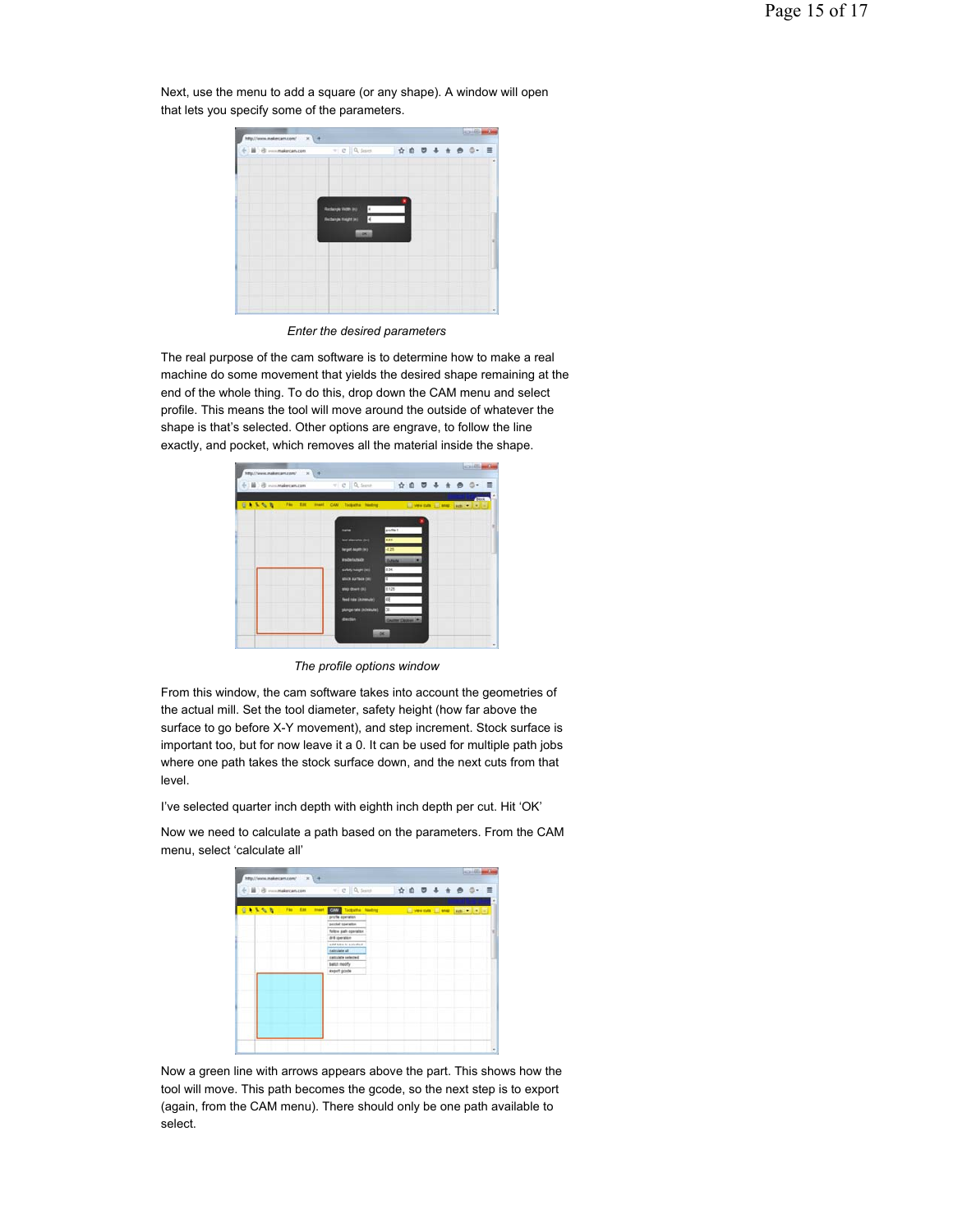

Got it? OK, now put MakerCam aside and open Universal Gcode Sender. Then load the file and click visualize. By holding down the mouse button in the visualization window, the view can be rotated.



*The visualizer shows that two cuts will be made (sanity check: I did want ¼ inch depth at a rate of 1/8 inch per cut). With the ESTOP function activated (no carriage movement), the job can be run and you can watch the tool head move around the path.*

When you're confident that the mill head has enough room to complete the pass, zero it out, and hit go. Running a couple inches above the table is a good way to build confidence in the job. **Be ready to hit the estop if something goes amiss.** When you're good and ready, turn on your active cutting device and let 'er rip.

Now's a good time to check the accuracy of the mill. Did the shape measure correctly to the intended size? If not, do another calibration calculation, and adjust the settings.

## Cutting and Engraving a SparkFun Coaster

Squares are alright, and it's fun to watch the machine move around, but eventually you'll want to actually cut some real shape out with the mill. I've put this Shapoko Coaster Project together to show all the steps of cutting a project with a mill.